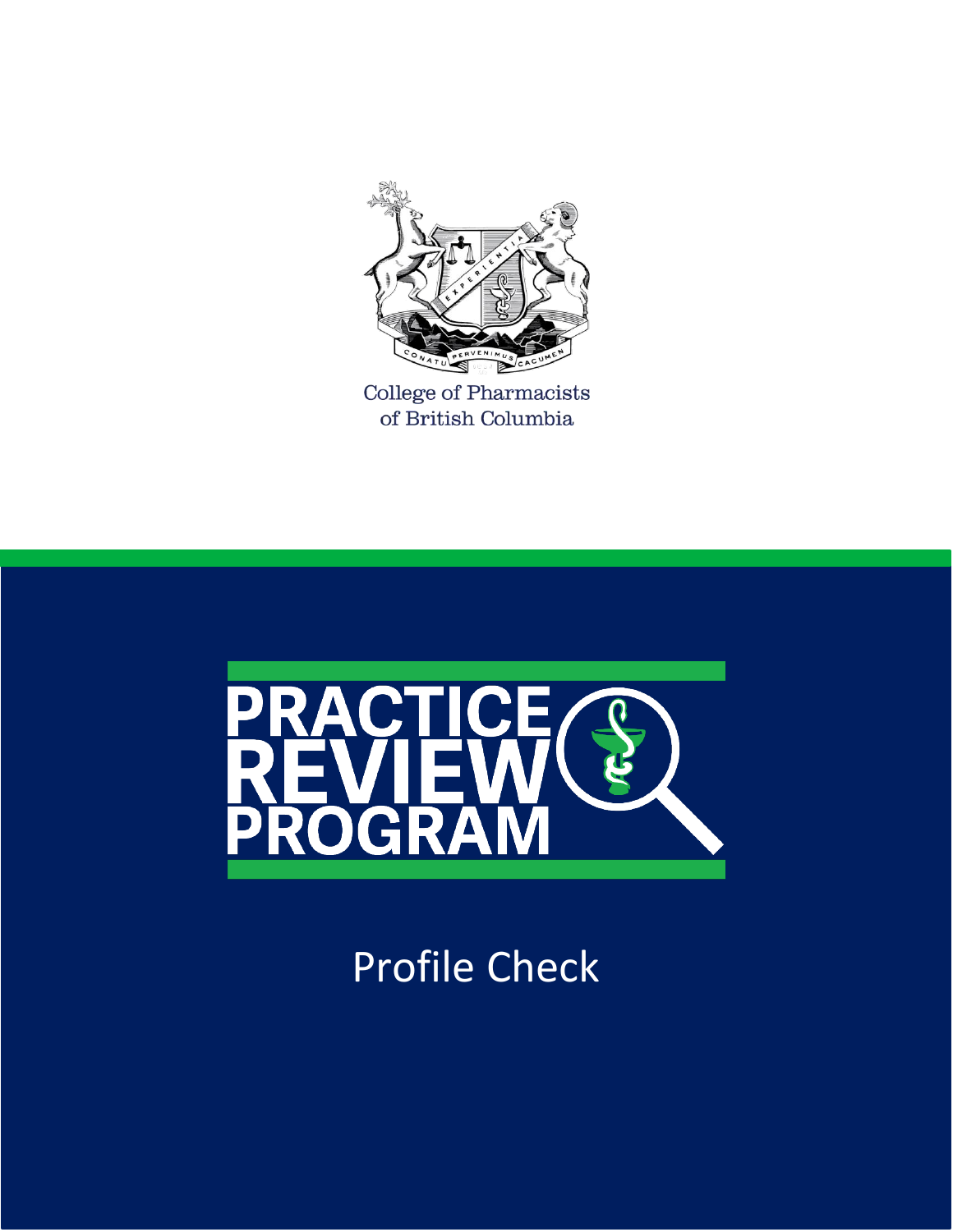

## Profile Check

**Review PharmaNet and local profile to assess the appropriateness of drug therapy and resolve any drug therapy problems.**

*Health Professions Act* (HPA) Bylaws require a pharmacist to complete this step for every prescription, both new and refills.

Pharmacists are the medication experts of the healthcare team. An integral part of that role is to assess medication for appropriateness of therapy. The collection of information regarding the patient's medication history is fundamental to this process. PharmaNet provides a list of all prescriptions filled at any community pharmacy within BC in the previous 14 months. This information should be used to supplement the medication record available on the patient's local profile at the pharmacy, and any additional information collected from the patient.

PharmaNet also supplies information on any previously recorded clinical conditions including drug allergies and adverse drug reactions.

Additionally, PharmaNet provides Drug Use Evaluation (DUE). It compares the current prescription being processed to active medications in the history to assess:

- drug-to-drug interactions
- drug to prior adverse reactions
- duplicate therapy or ingredients
- $\bullet$  dose too high or dose too low<sup>1</sup>

Both the PharmaNet profile and the DUE returned by PharmaNet must be reviewed and assessed by a pharmacist for every prescription, new and refill. Pharmacists processing prescriptions will have access to the PharmaNet profile and DUE displayed in real time during prescription processing. However, when a pharmacy assistant or technician processes prescriptions, the pharmacist is still required to review the PharmaNet profile and DUE. If the pharmacy software system is incapable of displaying both the PharmaNet profile and DUE after prescription processing, then a pharmacist is required to process all prescriptions.

It is acceptable to re-access a patient's PharmaNet profile for the purpose of assessing therapy, even if it occurs on a different day from prescription processing. The reason for access must be documented. PharmaNet access audits conducted by the Ministry of Health should not deter appropriate patient record checks.

 $\overline{a}$ <sup>1</sup> <http://www2.gov.bc.ca/assets/gov/health/health-drug-coverage/pharmacare/3-12to3-19.pdf>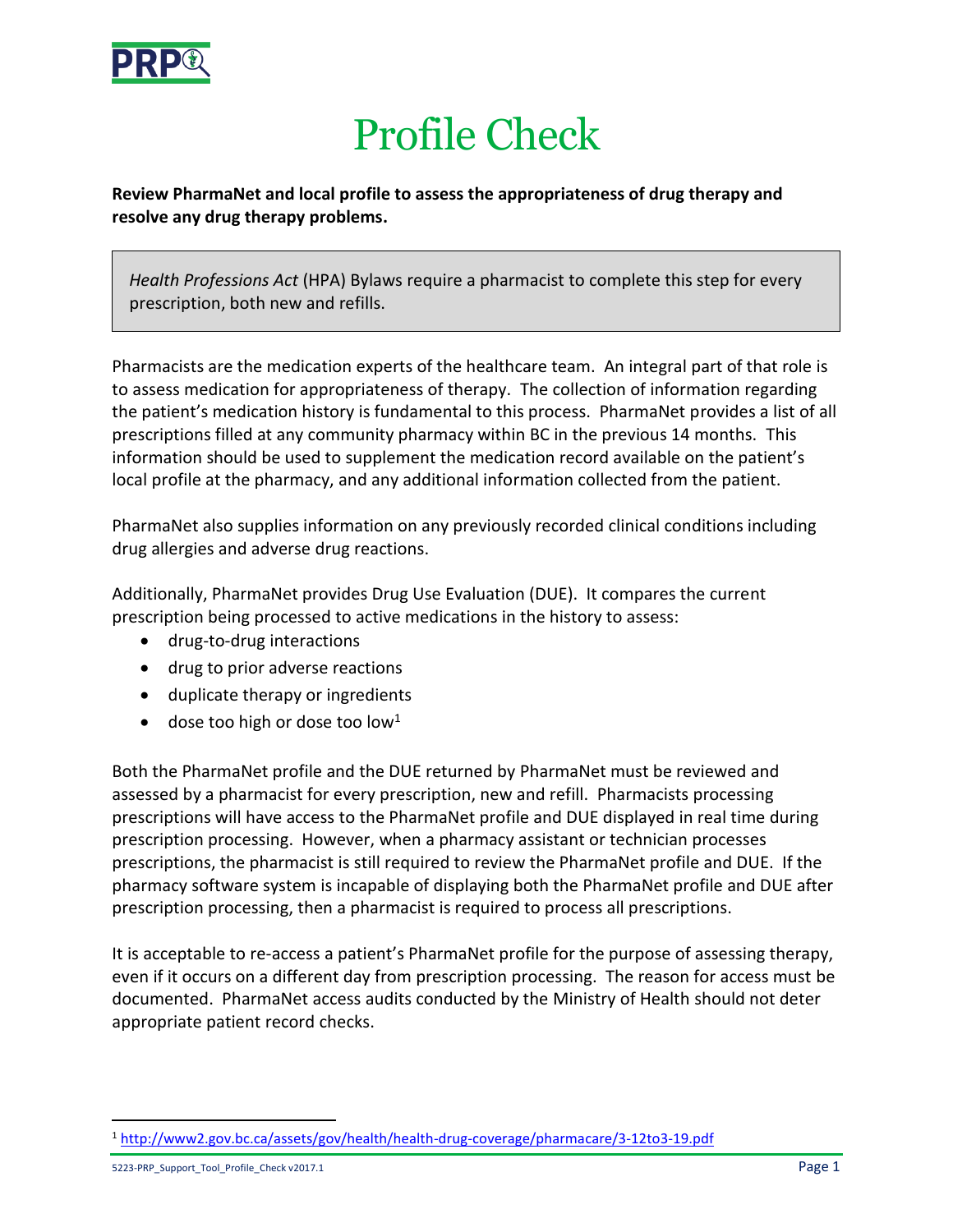

It is important to note that PharmaNet's DUE is not a replacement for the pharmacist's cognitive assessment of drug therapy. A lack of a PharmaNet DUE does NOT verify the absence of a drug therapy problem. Pharmacists should maintain up-to-date clinical pharmacy knowledge to appropriately assess drug therapy.

Consider the following questions when reviewing patient profiles and medication histories to *assess* the appropriateness of drug therapy:



Cipolle R, Strand,L, Morley, P. Pharmaceutical Care Practice: The Clinician's Guide, 2nd ed. New York: McGraw-Hill, 2004

Potential Drug Therapy Problems (DTP's) include:

- Needs additional drug therapy
- Dose too low
- Dose too high
- Ineffective drug
- Unnecessary drug therapy
- Adverse drug reaction
- Nonadherence

If any drug therapy problems are identified as a result of this assessment, the pharmacist should *take appropriate action* to resolve the issue.

- This should be done in collaboration with the patient.
- It may also be necessary to consult with the prescribing practitioner to resolve the drug therapy problem.
- $\Box$  Is there a clinical indication for drug therapy?  $\Box$  Is the drug therapy optimal for that clinical
- condition?
- $\Box$  Is there any therapeutic duplication?
- $\Box$  Is the drug one of the most effective options?
- Assess if the dose, dosage form, route, frequency & duration of administration are appropriate?
- $\Box$  For ongoing therapy, are the monitoring targets being achieved? (Consider signs & lab test results, self-monitoring)
- $\Box$  Is the dosage safe?
- $\Box$  Any contraindications or allergies?
- $\Box$  Are there any potential drug interactions?
- $\Box$  Is the monitoring plan appropriate?
- $\Box$  For ongoing, therapy, any signs of adverse reactions, intolerances or toxicities?
- $\Box$  Is the patient willing & able to adhere to therapy as prescribed? (Consider cost concerns, culture, health literacy/education)